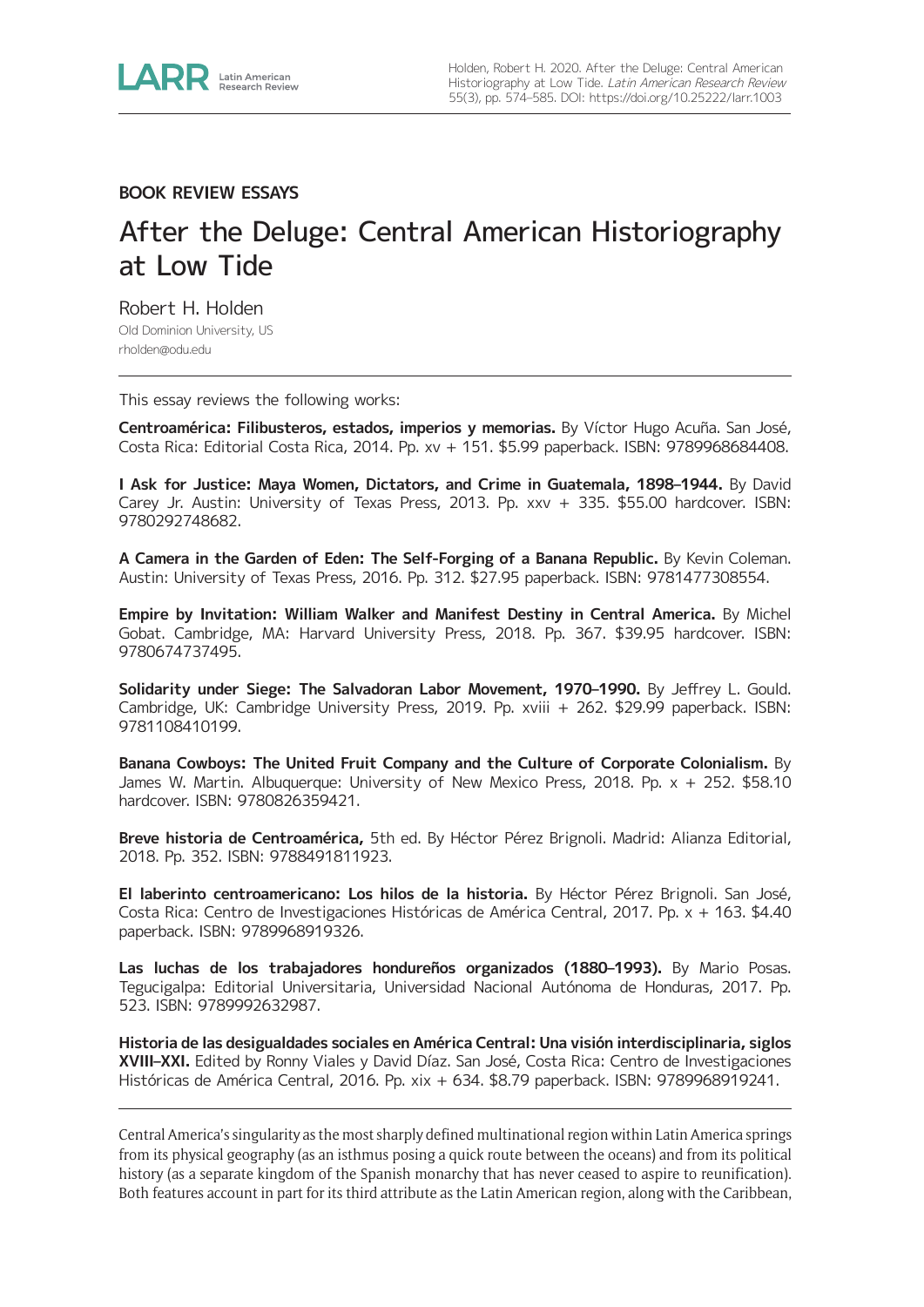most subject to scrutiny and encroachment by the United States. Fourth, the five countries (Guatemala, Honduras, El Salvador, Nicaragua, and Costa Rica) traditionally counted as Central American, with the perennial exception of Costa Rica, have ranked for two centuries among Latin America's poorest and most violent, least democratic, most ineptly governed, and—in the contemporary era—the most inclined to civil war. As its peoples responded to these hardships by fleeing north to Mexico and the United States at accelerating rates, Central America cemented its fifth hallmark, as Latin America's mightiest immigration dynamo.

It is no surprise, then, that scholars have long offered up studies treating the five republics, separately or together, as connate components of a single entity, a tendency hardened by the eruption of civil wars across the isthmus in the 1970s and 1980s. Kindled by popular uprisings whose leaders professed ambitions ranging from liberal reform to social revolution, the wars mobilized an impassioned brigade of academic investigators who framed their research as a quest for the regional and national origins of the crisis. Linking the late Cold War drama of social revolution and ideological polarization to Central America's long history of militarism and dictatorship, racial and class oppression, poverty and inequality, and US government meddling, they handed over a rich harvest of knowledge about the region that spanned the social sciences and the humanities. Since the late 1990s, however, academic interest in the isthmus has subsided to perhaps half its former level, despite the evident persistence of the tensions and contradictions that plagued it before the era of civil conflict.' By all accounts, Central America remains a region locked in crisis.

The ten books, mostly by historians, chosen for this review essay reach across the postcolonial past in search of many of the questions probed with such intensity in the 1980s and 1990s. Four (by Víctor Hugo Acuña, Kevin Coleman, Michel Gobat, and James W. Martin) focus on aspects of the perennial tension between "the nation" and what counts as suitably "national," over and against the people or institutions of the United States, whose overbearing power, habitual insolence, and occasional benevolence have long qualified it in the minds of many scholars as the fountainhead of the region's hardships. Two works analyze labor union organization, Mario Posas for Honduras and Jeffrey L. Gould for El Salvador. Two others (David Carey's and the essays edited by Ronny Viales and David Díaz) highlight inequalities, mostly of class, ethnicity, and sex, that are entirely internal in origin. Two books by Héctor Pérez Brignoli, for several decades the leading scholar of the region's contemporary history, stand alone for the breadth of their scope, both geographical and thematic, and will therefore be treated first. With few exceptions, the authors fail to match the best of the harvest of the 1980s and 1990s. Most were snared by shortcomings well known to critical readers not only of Central American scholarship but that of Latin America more generally: a distressing lack of balance, particularly in weighing the role of the United States; devotion to an agenda-setting ideology or theory so overbearing that it winds up trivializing or deforming what it seeks to illuminate; indifference to methodological rigor and consistency; and a tendency, in setting out the aims of the work and in framing conclusions, to disguise deficiencies with high-sounding locutions of dubious pertinence.2

Happily, none of these defects mar the two books by Pérez Brignoli. First published in 1985 and now in its fifth edition, his compact survey of isthmian history, *Breve historia de Centroamérica*, reigns for now as the preeminent account from the conquest until today. It surpasses the third edition (1999) of Ralph Lee Woodward's densely political *Central America: A Nation Divided* in conciseness and in chronological reach but more formidably in the priority the author accords to economic and social change. Like Woodward, Pérez Brignoli aims largely at readers in search of an introduction to the sweep of isthmian history. Perhaps of most interest to the scholar is Pérez Brignoli's closing interpretation of a region whose contemporary history he has both lived (in Costa Rica) and chronicled prolifically for some five decades. In almost every respect, on his account, the first eighteen years of the twenty-first century have fallen far short of the expectations for democracy and prosperity that flowered in the wake of the civil wars of the 1980s. Except for the military's withdrawal from direct rule and the now-routine use of elections to choose political leaders, the history of the last two decades is the familiar, grim tale of political corruption, lawlessness, and violence on a colossal

<sup>1</sup> The estimate adopts journal article publication rates as an index of research interest. *The Handbook of Latin American Studies*' online database reports that published journal articles whose titles included at least one of the five country names or their derivatives (excluding Panama and Belize) averaged 110 per year from 1980 to 2000 but declined to 53 a year from 2001 to 2015 (author's compilation from data reported at <https://hlasopac.loc.gov/index.html>.)

<sup>2</sup> The foregoing assessment is of course limited to the broad assortment of books under review; for more narrowly thematic *LARR* essays on recent work about Central America see Erik Ching, "The Popular Church and Revolutionary Insurgency in El Salvador," *Latin American Research Review* 53, no. 4 (2018): 876–885; Charles D. Brockett, "Violence, Peacebuilding, and Democratic Struggles in Central America," *Latin American Research Review* 52, no. 3 (2017): 495–504; Charles R. Hale, "What Went Wrong? Rethinking the Sandinista Revolution, in Light of Its Second Coming," *Latin American Research Review* 52, no. 4 (2017): 720–727.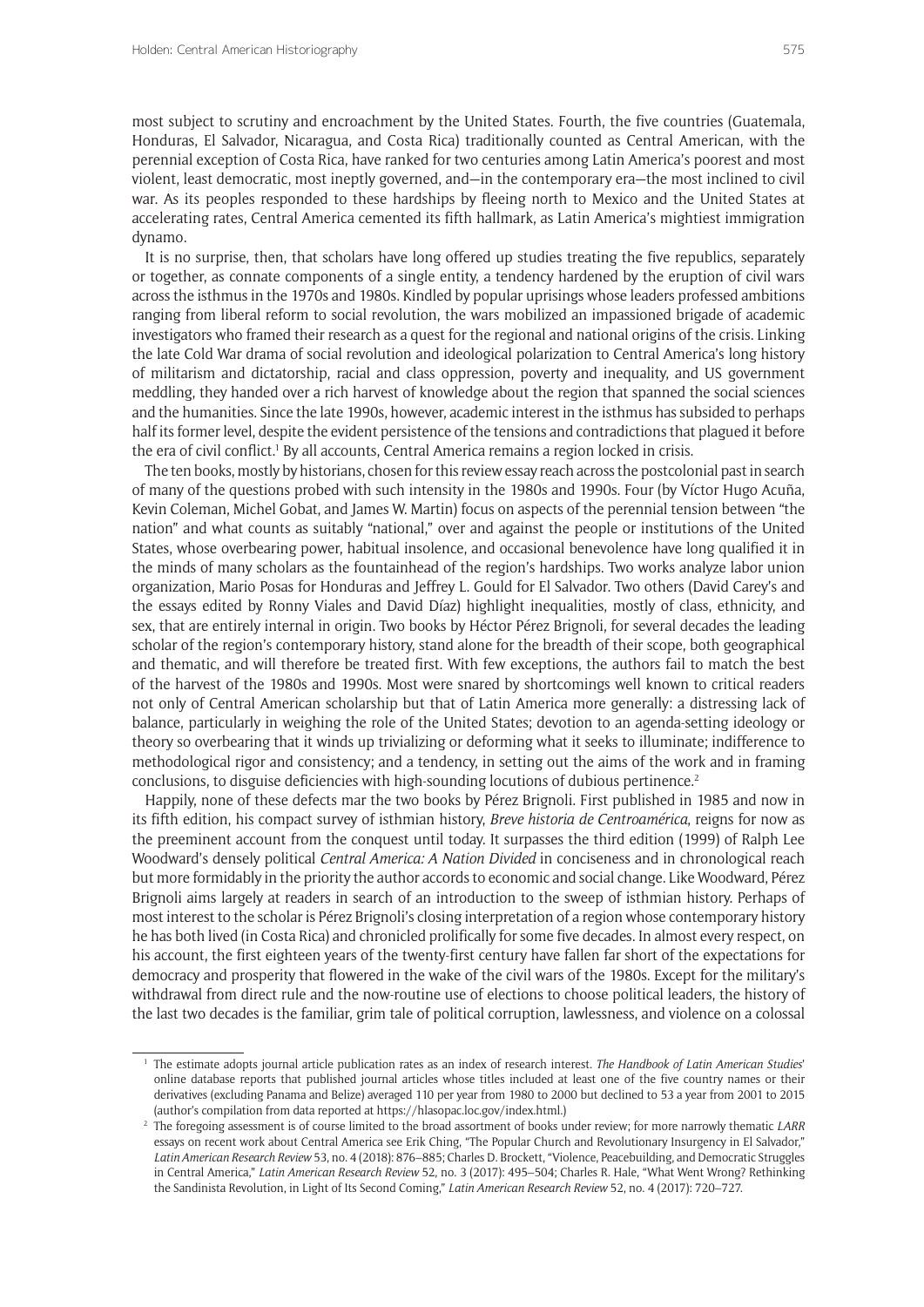scale, and the persistence of authoritarian tendencies. Only Panama and Costa Rica recorded notable rises in their gross national products; everywhere else, an extraordinary dependence on emigrant remittances from the United States overtook the national economies. A far more diverse (but volatile) export sector has replaced the old dependence on coffee and bananas. The four northern countries continue to report poverty rates in the range of 40 percent (El Salvador) to 75 percent (Honduras), thus preserving their historic distance, in the area of human development, from Costa Rica (at 19 percent), whose government budgets two to three times as much for social needs as the other four. At the same time, the four continue to register net population losses owing to emigration, against Costa Rica's consistent net migration gains.

In his reporting of the dramatic rise in murderous violence that continues to eviscerate El Salvador, Guatemala, and Honduras, Pérez Brignoli pauses to argue that violence has permeated Central American history for so long and to such an extent that one can only call it "structural," in the sense of its entrenchment (outside of Costa Rica) in a history of exploitation that began with Spanish colonization and continued after independence with a dependent peasantry and polities famous for their "insufficiencies." Democratic reform seems perpetually stymied, while authoritarianism still infuses politics, society, and culture. In the absence of a "modern nation," notoriously incapable elites govern according to their own interests. Precisely contrary in every one of these respects, he points out, is Costa Rica's history. The crowning failure in the northern four was the promising but immensely destructive and disappointing revolutionary movements of the Cold War period. Violence, "recurrent and multidimensional," and forever falling disproportionately on the poor, turns out to be the one inescapable theme of isthmian history across the centuries, at least outside of Costa Rica. But grounds for optimism, it seems, must be found; the book's last sentence appeals, rather incongruously and unpersuasively, to Central America's "enormous cultural wealth" and its "vast biodiversity" as its main hopes for a better future (305–309).

In the "Presentación" of his *El laberinto centroamericano*, a collection of five essays published between 1998 and 2005, Pérez Brignoli moves swiftly into valedictory mode. Looking back on a lifetime of research, writing, and teaching on Central America and having now arrived "at the last round" (he was born in 1945), the author admits that the history of the isthmus, beyond the obvious commonplaces, "still strikes me as difficult and enigmatic." As a result, he is all the more surprised by the relative lack of interest, among the region's own universities, "in seriously studying" the history of Central America. Thus, he points out, the subtitle he chose for this book: "In order not to lose ourselves in the labyrinth we need the threads of history. And there are many threads." (x).

The essay "Transformaciones del espacio centroamericano," displays the author's signature passion for the Annales approach to the past, particularly in its linkage of geography ("the dialogue between two oceans") and demography ("societies, states, and nations"). The region's natural biodiversity has in some way contributed to the persistence of a similarly diverse range of peoples and cultures (33). Fragmentation and diversity therefore remain the central characteristics of the isthmus, making attempts to overcome them by means of regional political or economic accoutrements likely to fail in the long run. "La diversidad étnica y cultural de América Central a comienzos del siglo XXI" delivers an abundantly mapped and documented diachronic analysis (beginning with the Kingdom of Guatemala) not only of ethnic and cultural diversity across Central America but of the diversity of scholarly approaches to that diversity over the last half century or so. Thirteen tables of statistical data and eleven maps break down the shifting distribution, country by country, of the region's indigenous peoples (including *afrocaribeños* and Garífunas) up to about 2000, when their numbers stood at six to seven million. Pérez Brignoli concludes that, owing to the persistence of deeply rooted inequalities between the indigenous and the nonindigenous in literacy and poverty, the future of the six isthmian countries (Belize is not included) "will be without peace and the horizon without light" unless their peoples succeed in narrowing those inequalities and ending the discrimination that sustains them (60).

A survey of Central American economic history from 1810 to 2010 (at fifty-four pages the longest essay in the book) opens by acknowledging the laboratory-like character of economies that are "relatively simple," geared as they are for exports (81). Yet economic diversity and complexity nevertheless prevail to a degree equivalent to the rest of Latin America in the varied forms and impacts of the relationships that unfolded among the states, economies, and entrepreneurs of the region over two centuries. If coffee sustained decades of dictatorship and oppression in Guatemala, it laid the foundation for stable, egalitarian democracy in Costa Rica. What follows reveals the maestro at his best: sharply analytical, comparative, and comprehensive yet concise treatments of the rise of coffee and bananas; the impact of the export sector on money, banking, finance, urbanization, and internal migration; the rise of imports; and the formation of national economies. Adroitly linking the differential impacts of growth, industrialization, and regional economic integration to distinctive, long-standing state and social structures, Pérez Brignoli traces today's national disparities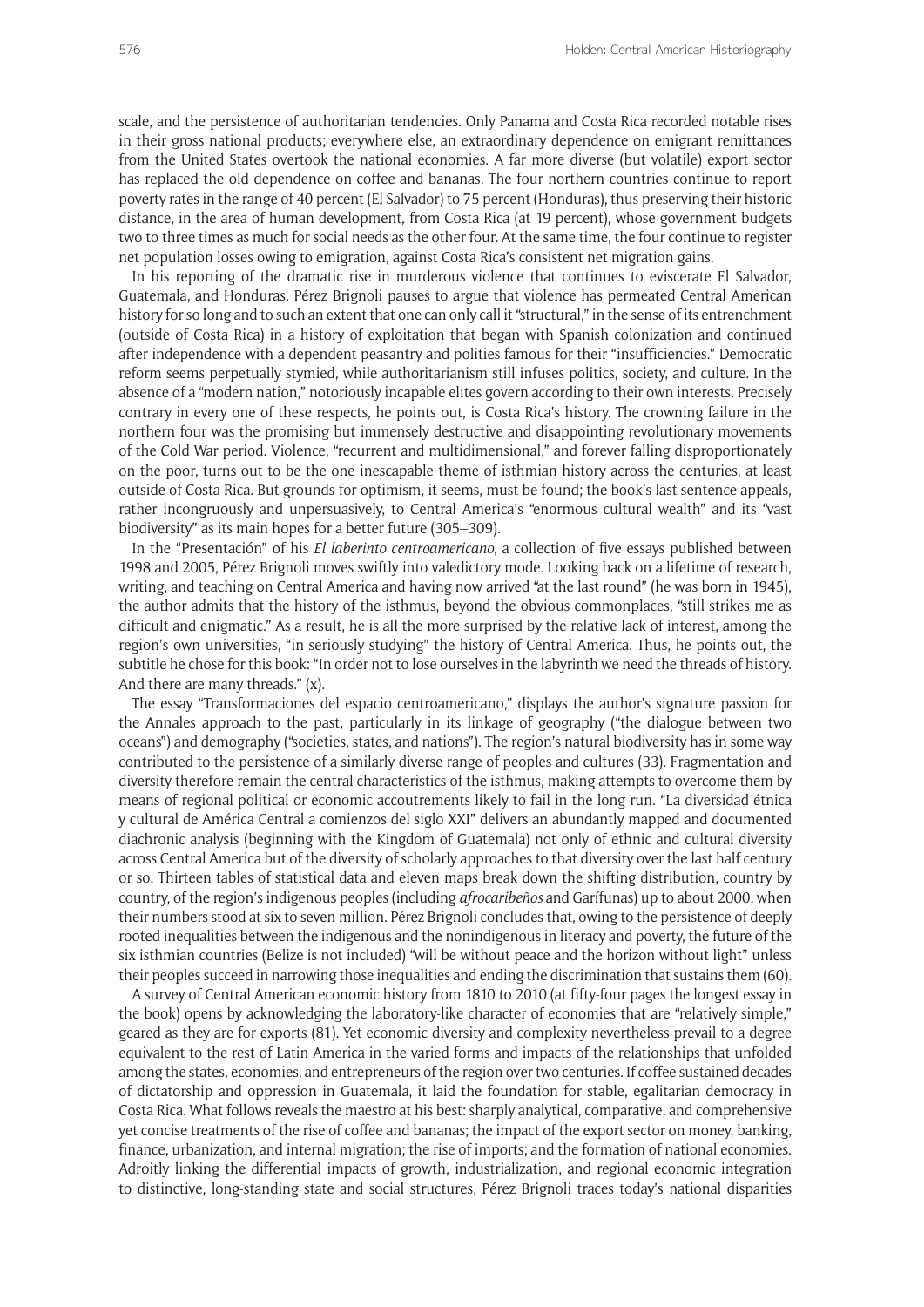(with particular attention to Costa Rica) to two widely acknowledged sources: the particular structuration of the coffee economies in the nineteenth century and the thoroughgoing political changes that swept the region after World War II. Two short, densely argued encores reveal the range of a social scientist consumed with a passion to understand the past. The first analyzes the historiography of Latin American independence, highlighting the "muy peculiar" features of the Kingdom of Guatemala's separation from the Spanish monarchy. The second breaks down O. Henry's 1904 novel *Cabbages and Kings*, the original source of the invective "banana republic." Set in the fictional country of Anchuria (probably Honduras), the novel "astonishes us for the shrewdness and certainty of its vision" (161). Encomiums for a novelist's capacity to see the future, "shrewdness" and "certainty" apply equally to Pérez Brignoli's gift for unraveling the past.

Two of the works reviewed here analyze the myriad inequalities that burden the region. The most ambitious is a collection edited by Ronny Viales and David Díaz, *Historia de las desigualdades sociales en América Central: Una visión interdisciplinaria, siglos XVIII–XXI.* Sixteen of these thirty essays on the history of economic, political, and cultural disparities in Central America focus, somewhat incongruously, exclusively on Costa Rica—the one country famous for being far less burdened by inequality than any other in the region. Only three essays take a regional perspective. Four focus exclusively on El Salvador and three on Guatemala, with one each on Nicaragua, Honduras, and Panama. Only one essay, on Costa Rica and Nicaragua, is explicitly comparative. Eighteen concern the twentieth century, six the nineteenth century, five cover at least part of both centuries and one deals with the mid-1780s.

The editors organized the essays according to a threefold distinction among inequalities: socioeconomic (nine essays), sociopolitical (eleven), and sociocultural (ten). Taken together, they admirably document the inexhaustibility of their common theme. In the economic realm, contributions on public finance, forced labor, the rich, the exploitation of woodlands, state-sponsored public works, and rural development projects stand out. Topics in political inequality include the ideology of liberalism, women and the jurisprudence of property ownership, citizenship rights, the political manipulation of census data, the suspension of constitutional guarantees, the state-sponsored repression of indigenous peoples, the impact of the welfare state on class formation, state-sponsored immunization campaigns, and neoliberal social policy. Culturerelated essays cover the press, immigration policy, feminism, housing for the poor, gender inequality and the labor market, rural poverty, university extension programs, representations of gender in fictional literature, public opinion, and social movements favoring sexual emancipation. Among the most stimulating essays is the attempt by Francisco Delgado Jiménez and Ronny J. Viales Hurtado to measure inequality diachronically by proposing the construction of "a historical index of inequality" for Costa Rica from 1864 to 1950, consisting of weighted measures of population, employment, gross production, land ownership, and government social spending. The authors' application of the index reveals shifts in levels of inequality (so defined) that in turn yield a rough periodization of this sort of inequality over eight decades in Costa Rica, along with causal hypotheses that merit the attention of investigators.

Given inequality's ineluctability, ubiquity, and diversity across every sphere of human life, it would be hard to conceive of an investigation that could not be said to be "about" inequality in some way. One would have welcomed, therefore, an essay or two evaluating the relevance of inequality as a conceptual category in social science and historical research, perhaps by offering some limiting philosophical, anthropological, or sociological framework that might serve to justify the attempt to understand particular kinds of inequalities according to their nature or scope. What seems to prevail is the loose and entirely unexamined assumption that inequalities and exclusions of any sort are inherently objectionable and for that reason alone merit attention. Over this collection, as a result, a cloud of utopianism casts its familiar shadow, acknowledged but oddly welcomed in a prologue asserting that the transformation of Central America into "a region of peace, freedom, democracy and development" is "our utopia" (xi). Surprisingly, the volume lacks an interpretive analysis of the thirty essays that might have identified historical commonalities and diversities, exceptional findings, or unconventional but promising approaches. As a result, and owing as well to the extraordinary breadth of research topics and the absence of any common understanding of the limits of inequality as a concept, it is difficult to extract a clear sense of general patterns of inequality, their significance, or their variation across the isthmus over the last two centuries.

Inequality is also the master theme of the monograph by David Carey Jr., *I Ask for Justice*, whose subtitle conveys the challenge of uniting four disparate themes: justice, Maya women, dictators, and crime. The study confines itself to a phase (1898–1944) of the long "liberal dictatorship" that ended with the resignation of President Jorge Ubico and the onset of a decade of proto-democratic experimentation. The author draws his numerical data exclusively from surviving judicial records for the department of Chimaltenango, whose 69,000 Indians (1921) accounted for 79 percent of its population. Diverse, vaporous restatements of the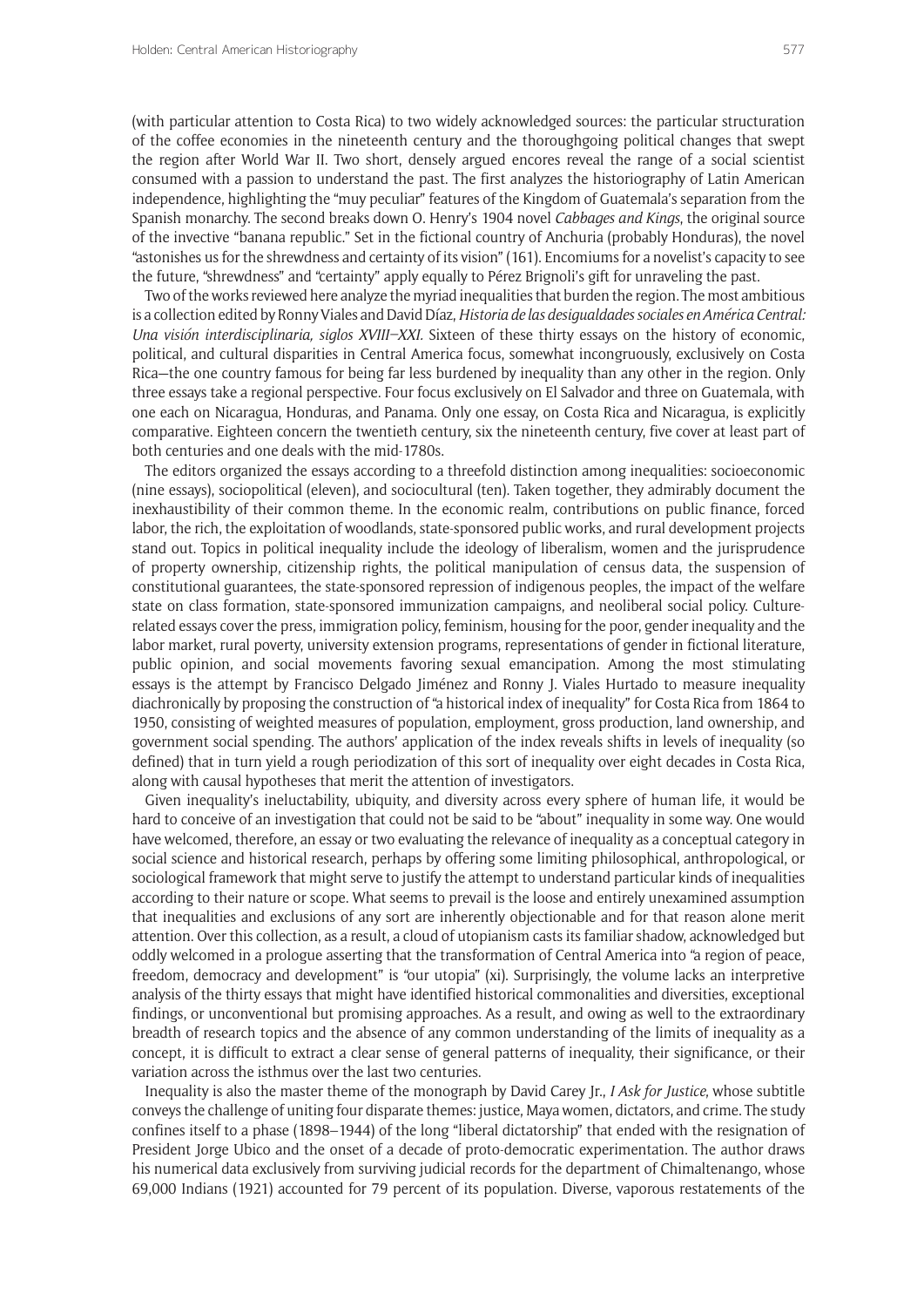book's aim in the introduction deposit a mood of uncertainty regarding the author's purpose that never quite dissipates. Carey first proposes to show how "indigenous and poor women recast the terms of accusation and incrimination into terms relevant to their own lives" and thus demonstrate "how indigenous women's varied responses to the state's and men's attempts to mold and control them shaped the contours of social, economic, and political life in Guatemala" (6). The fog thickens in proportion to ever-widening statements of ambition: nation building and state formation will be explained by "exploring how domination, defiance, and accommodation shaped Guatemala" (10); the book will "identify patterns of how Mayas and poor ladinos adjusted to dictatorial rule" and "how power, gender, ethnicity, class and morality were constructed and contested" (17–18).

The one detectable certainty is that practically everything must be sorted out according to the ethnicity, sex, and economic status of the principals. Despite the analytic prominence of these concepts, their precise meaning and relevance remain distressingly underexamined, notwithstanding frequent appeals to the authority of Michel Foucault and Judith Butler. The premise seems to be that whites and men habitually exploit nonwhites and women, and when they fail, it's because of the cunning and capacity for resistance of their intended victims. The court system was invented by the state to impose its will on people by promising "justice," but with ambiguous results. On the one hand, the downtrodden revealed their acceptance of the legitimacy of the courts whenever they sought remedies on their own initiative or appealed unfavorable decisions in defense of their rights. And yet the state failed to integrate the indigenous into its "hegemonic project" (228–229). Examples: Plaintiffs used the courts to "inflict damage upon or exact retribution or restitution from their adversaries." They often did so with the cooperation of local authorities, including judges (228). Indian women were more likely to initiate litigation and appear in court than ladinas (230). "Women continued to reject the dictates of patriarchs—whether in the home or the presidential palace—that they deemed excessive or unjust" (232). Carey found that "it was not unusual for indigenous litigants … to enjoy success, if not justice, against ladino plaintiffs who accuse them of crimes. In light of Guatemala's history of racism, the judicial system was often fairer than scholars might have expected" (48).

The book's arguments hinge on numerical evidence culled from what survived of the official records of Chimaltenango's trial court, the Juzgado de Primera Instancia, and two of the department's municipal courts, those of Patzicía and San Martín. The statistical validity of sampled data normally requires case selection by means of a random sampling technique reported by the investigator. However, Carey says only that he "collected" 166 cases from the departmental court record between 1900 and 1944, out of the total of nearly 10,000. The same question arises in his choice of the 661 cases that he reports he "collected" from the two municipal courts. Since Carey says nothing about the principle that governed his choices, it is impossible for the reader to evaluate the sample's representative character. In 1921, Chimaltenango accounted for 4 percent of Guatemala's population and 5 percent of its indigenous population. Did the department's exceptionally high proportion of indigenous inhabitants (who in any case were one of twenty-three Maya ethnolinguistic communities) affect judicial outcomes there in distinctive ways? In addition to the court records, Carey "conducted and collected more than 100 oral history interviews with Kaqchikel elders" (21). But since the book's analysis ends in 1944, the relevance of that testimony to the period from 1898 to 1944 would seem to be severely limited by the age of the informants, who in any case Carey acknowledges "were reticent regarding how crime shaped their past" (22).

Presentism, ideology, and anachronistic logic pop up here and there, and then all at once when the author earnestly asks how—in 1914!—Estrada Cabrera's government could plausibly "portray the state as powerful" and "omnipotent" when "it failed to ensure such basic rights as access to food and healthcare" (124). Justice is classically defined as the virtue of giving others their due. While the contours of Carey's understanding of justice are not hard to discern, what one misses after finishing this book is a summary sense of what justice may have meant in the minds of Guatemalans living in Chimaltenango and beyond.

In the labor movement, solidarity is the cardinal virtue. It seems to be a defining characteristic among historians in their study of the movement as well, and the two whose work is reviewed here are no exception. Mario Posas's *Las luchas de los trabajadores hondureños organizados (1880–1993)* is a frankly hagiographic treatment of the Honduran labor movement and the organization to which it owed, in the author's view, much of its success—the Communist Party of Honduras. Posas treads well-traveled ground, much of it trod by the author himself in a number of similarly titled books published since the late 1970s.<sup>3</sup> In the absence

<sup>3</sup> *Notas sobre las sociedades artesanales y los orígenes del movimiento obrero hondureño* ([Tegucigalpa?]: ESP Editorial, 1977); *Tendencias ideologicas actuales en el movimiento obrero hondureño: Notas preliminares de una investigación* (Tegucigalpa: [publisher not identified], 1979); *Lucha ideológica y organización sindical en Honduras* (1954–65) (Tegucigalpa: Editorial Guaymuras,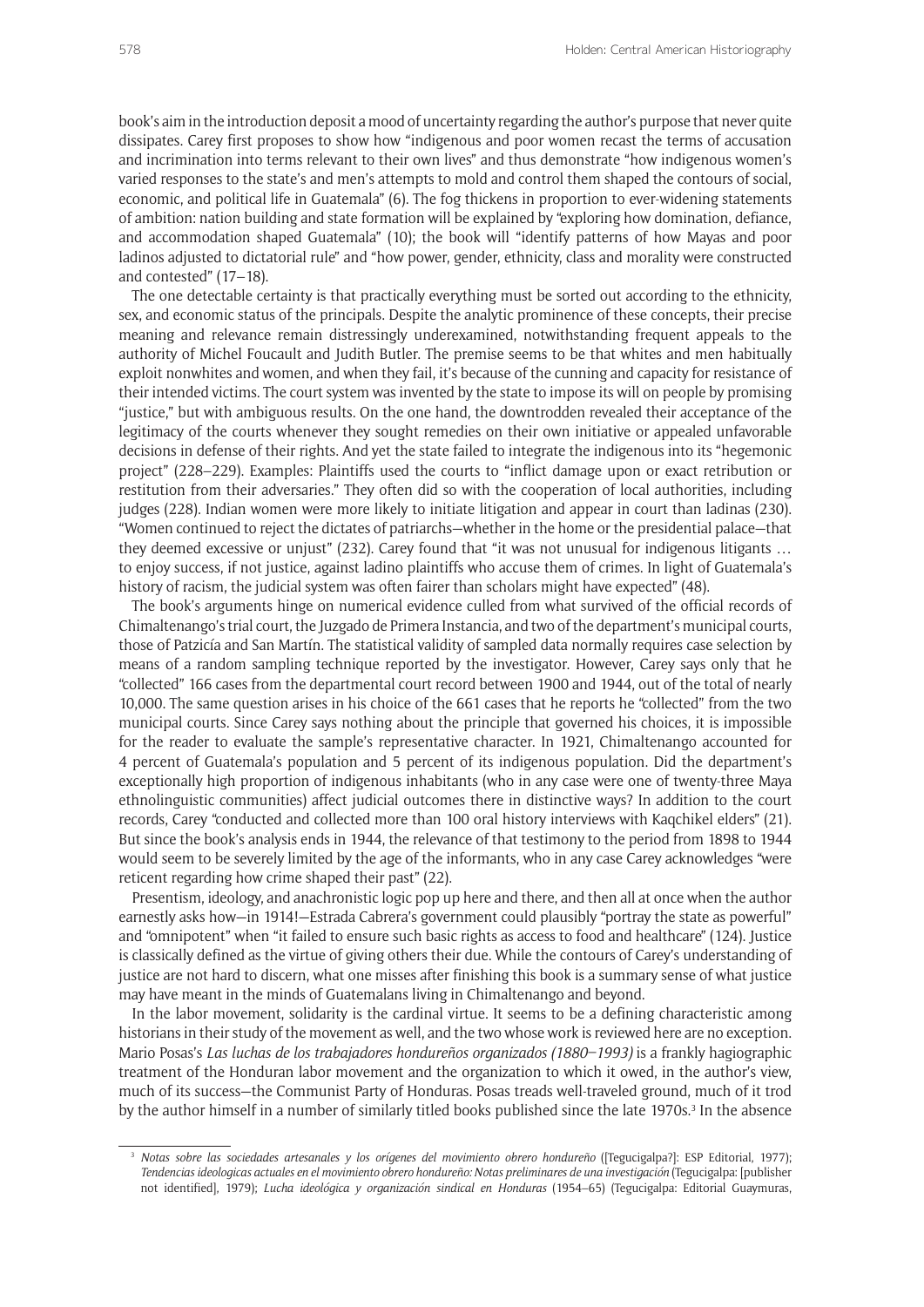of any attempt by the author to identify what he considers to be this book's independent contribution to the historiography of the Honduran labor movement, it is difficult to evaluate its originality. Only eight of the bibliography's sixty-one works prepared by writers other than the author were published after 1979. On the other hand, an abundant (but, regrettably, unlisted in the bibliography) number of Communist Party, labor union, and general-circulation periodicals published in Honduras are cited in the footnotes, along with a scattering of documents supposedly drawn from archives but without the basic identifying information that a researcher would need in order to consult them. In the absence of any explanation for having concluded the book's analysis in 1993, the choice seems arbitrary.

The book opens with the familiar sequence of the flow of US mining and banana capital to Honduras in the late nineteenth century, the emergence of a class of wage workers in both sectors, and the rise of a union movement subject to constant division and redivision. Posas dedicates about three-quarters of the book to the period ending in 1954, the by now thoroughly mythologized year of victory, when a threemonth strike by banana workers resulted in the legalization of unions. A basic guide to the lifespans, ideological orientations, and relative importance of the dozens of unions and confederations of unions whose acronyms fly across these pages would have been welcome. Among the perennial sources of labor movement division and redivision, the Communist Party (itself rent by internal dissension) stands out; yet the author disconcertingly concludes that throughout the history of the Honduran labor movement, "the Honduran communists contributed leaders and ideological orientation to the struggles of the workers," including "leaders of great audacity and courage, some of whom gave their life for the proletarian cause. It is an act of justice to recognize this singular contribution to the struggles of the Honduran workers" (515). The evidence that Posas invariably cites in favor of the party's supposed contribution to the emancipation of labor and Honduras's progress toward democracy appears to have been drawn exclusively from the party itself, in the form of internal documents, the memoirs of its leaders, and party publications.

The Communist Party's bête noir was of course the anti-communist current in the Honduran labor movement. Having risen to a position of strength during the 1954 strike with the endorsement and the financial support of the US government and the US labor establishment, it merits only the scorn of the author. An even-handed analysis of its popularity would have been welcome. The dubious claim that "the Honduran workers have made a transcendent contribution to the social and political democratization of the country" (10) is likewise asserted rather than argued. Beyond the vagueness of its interpretations and its pamphleteering character, and despite an extraordinary volume of detailed narration at certain junctures, the most disappointing feature of this book is the absence of any concluding interpretation of what remains in fact an important chapter of Honduran history, namely, "the struggles of the organized Honduran workers."

At the outset of *Solidarity under Siege*, Jeffrey L. Gould professes his faith in history writing as a tool of social change, quoting (in an epigraph) the late Emilia Viotti da Costa's appeal to historians "to reinvent new forms of solidarity, and to find new roads to a more open and truly democratic world, where all people … will come together to participate equally in the wealth of the world" (1). As his guide in the interpretation of the political conflict to come, Gould cites Soviet linguist Valentin Nikolaevich Voloshinov (1895–1936), a distant herald of post-structuralism. Voloshinov's central claim, that individual consciousness (and thus language) can only be understood according to its social and ideological conditioning, relativizes everything, including his own theory. By condemning real men and women and their very language to the imaginary bonds of materialistic historicism and the class struggle, Voloshinov leaves da Costa's universalist utopia without a leg to stand on. The vehicle at hand in this project of reinvention is the fate of the shrimp industry workers of Puerto El Triunfo, El Salvador, for whom the 1980s was one long defeat, as it surely was for most Salvadorans. Gould deploys a superabundance of printed and oral sources to document that defeat in extravagant detail across two investigative fronts. The first seeks to grasp the personal experiences of individual union leaders, with a view to capturing their motives and gauging the level and nature of their commitment. Here, what seems to fascinate Gould above all is the making of individual class consciousness, which in his narratives often seems analogous to a religious conversion experience. The second front analyzes the play of larger institutional and ideological interests in shaping the choices of his leaders.

<sup>1980);</sup> *Luchas del movimiento obrero hondureño* (San José: Editorial Universitaria Centromericana, 1981); *Breve historia de las organizaciones sindicales de Honduras* (Tegucigalpa: Fundación Friedrich Ebert, 1986); *Las centrales de trabajadores en Honduras* ([Tegucigalpa?]: Friedrich Ebert Stiftung, 1986); *El movimiento sindical hondureño durante la década del ochenta* (Tegucigalpa: Centro de Documentación de Honduras, 1989); *Honduras trabajadores, estado y politica* (Madrid: Fundacion Paz y Solidaridad, 1996); *Diagnóstico del movimiento sindical hondureño : situación actual y perspectivas* (Tegucigalpa: Friedrich Ebert Stiftung, 1999).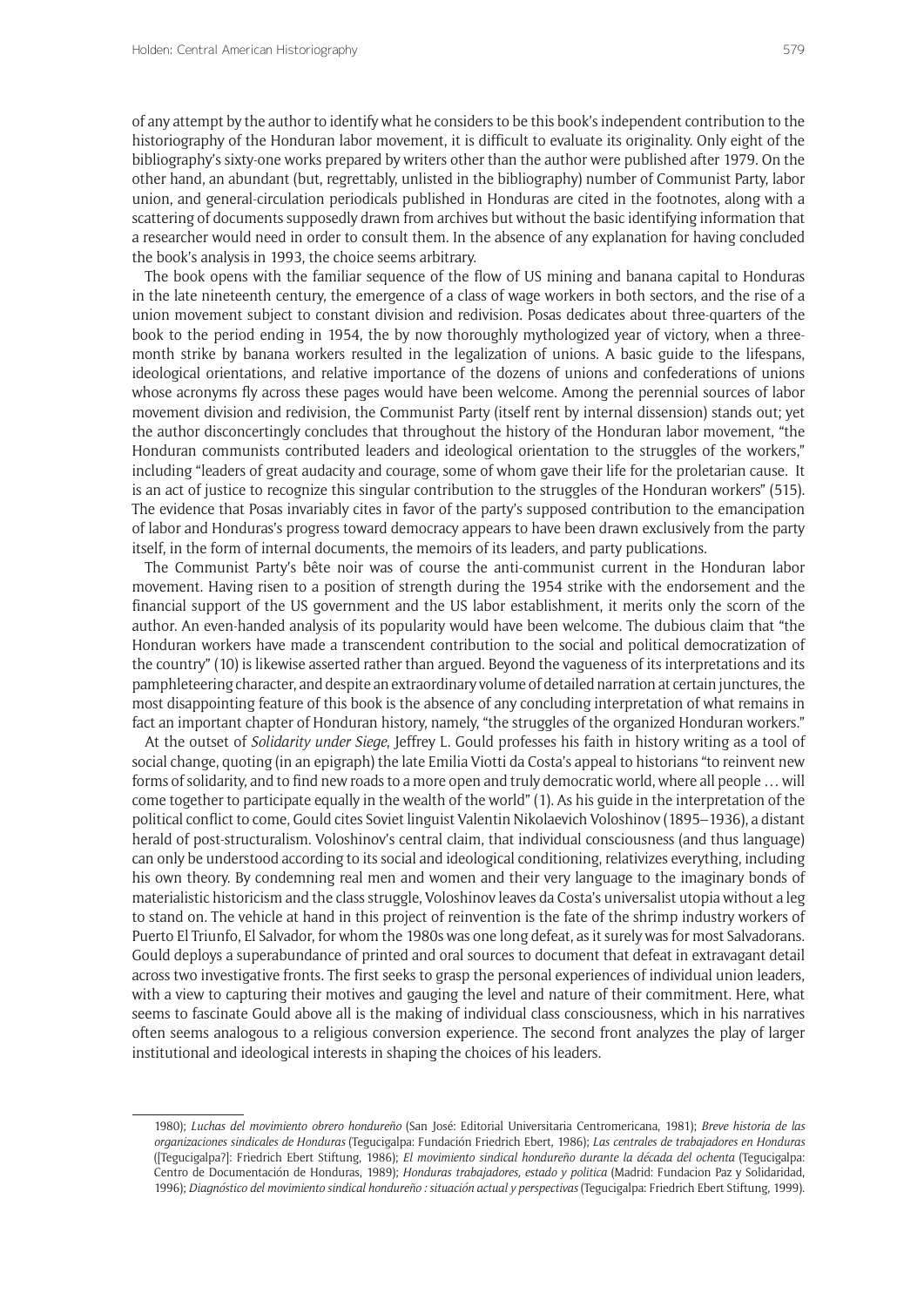Yet despite (or more likely, because of) what some will praise as the book's "granular" quality, neither of these broad lines of inquiry renders an interpretation of El Salvador's self-immolation that extends beyond the tactical decisions of a few union leaders and left-wing politicians. Faithful to da Costa's altar call, Gould highlights the moral lesson learned of "a road not taken." In the face of state-sponsored repression and neoliberal economic policies, the workers failed to "maintain the dignified life and relative power for temporary and permanent laborers that they had achieved" in the 1970s. Instead of keeping to the new road, they traveled the old one of internal discord and interunion rivalry, which "ultimately blocked the possibility of a cooperatively run shrimp industry in Puerto El Triunfo" (2–3). In particular, the shrimp workers failed to satisfactorily navigate two transitions evidently dictated by the moral calculus at hand: that from shop floor solidarity to "a willingness to sacrifice for all union members," and that from labor solidarity to support for "social-political revolution" (9).

The story begins in the late 1970s. Despite the unfortunate presence among them of conservative voices, the workers of Puerto El Triunfo for the most part benefited from and contributed to the dramatic surge in labor combativeness that marked the nation's workforce. It was a moment whose potential for building a unified labor movement, politically powerful enough to block the right, would eventually be spoiled by two trends: the splintering effects on the movement of rival political parties of the left and center, eager to recruit newly bestirred collectivities of workers; and the homicidal right's vastly disproportionate punishment of conduct by the militant left, which itself, as Gould points out, was at times deliberately and self-destructively provocative.

Gould's meticulous breakdown of the ten-week reformist government that seized power in a military coup on October 15, 1979, yields what he calls a "new interpretation" of this critical juncture on the path to the full-blown civil war that would soon follow. His argument: an opportunity for peacemaking created by the ruling civilian-military junta was derailed by the violence and aggressive rhetoric of what Gould calls "the revolutionary Left," that is, the three main militias and their corresponding civilian front groups or "popular organizations." Their leaders shunned the opportunity to respond in kind to the junta's six-week suspension (from early November to mid-December) of violent repression. Given the importance Gould attaches to this episode, an attempt to compare the response to the lull, across the broad spectrum of opposition groups, including a clearer presentation of the differences within the far left, would have been welcome. Yet in conceding that a genuine meeting of minds between the radical left and government moderates was in any case an "impossibility," he seems to validate the interpretation that he claims to be revising (109).

As the informal truce collapsed, 1980 ushered in a savage war of mutual retaliation between revolutionaries, on the one hand, and a newly militarized government now determined to crush reformers as well as revolutionaries. The result was catastrophic for the union movement. A key question that Gould poses is the extent to which labor union alliances with revolutionary groups drew workers into a suicidal confrontation with the state and its death squad collaborators. While Gould seems to attribute most of the anti-labor repression to its alliances with the left, he also argues that an unspecified level of "endogenous transformation of consciousness," distinct from the influence of the revolutionary parties, inspired the rank and file in its search for a "secure and dignified life" (6, 125). His strongest evidence for the latter seems to be the support he detected for workers' cooperatives, a strategy "anathema to classic Leninism" and to the Salvadoran revolutionary leadership, which violently opposed the land reform and worker co-op programs of the Christian Democratic Party. Analyzing the divisive impact of the competition between left and centrist unions in Puerto El Triunfo during the height of the civil war, Gould concludes: "Two unions shared fundamental goals of a dignified life for their members, yet they could not join forces to save their livelihood" (158). Subsequent chapters document the violence unleashed by overlapping political and labor union rivalries at the national level, which by 1989 left the country's union movement "scarred and debilitated" (198), and the calamitous denouement in Puerto El Triunfo, where a long strike and a related bank fraud buried the shrimp industry in 1991.

Gould's adherence to the limited perspective of a particular segment of organized labor, and his fierce loyalty to its interests, deny the reader a wider angle of vision that might have yielded a more complete understanding of El Salvador's nightmare decade, embracing yet extending beyond the direct experience of his workers. The premise of the book seems to be that somehow, a vital share of El Salvador's past and future was and remains in the hands of its union leaders. In an unmistakable echo of da Costa's activist credo, Gould prayerfully concludes that "a reader might recognize hope in the moments of liberation and solidarity shared by so many and strive to create new societal forms that mirror such values. … Memories of solidarity contain their own radical potential: they evoke long-censored dreams and aspirations for a dignified life in a better world" (237).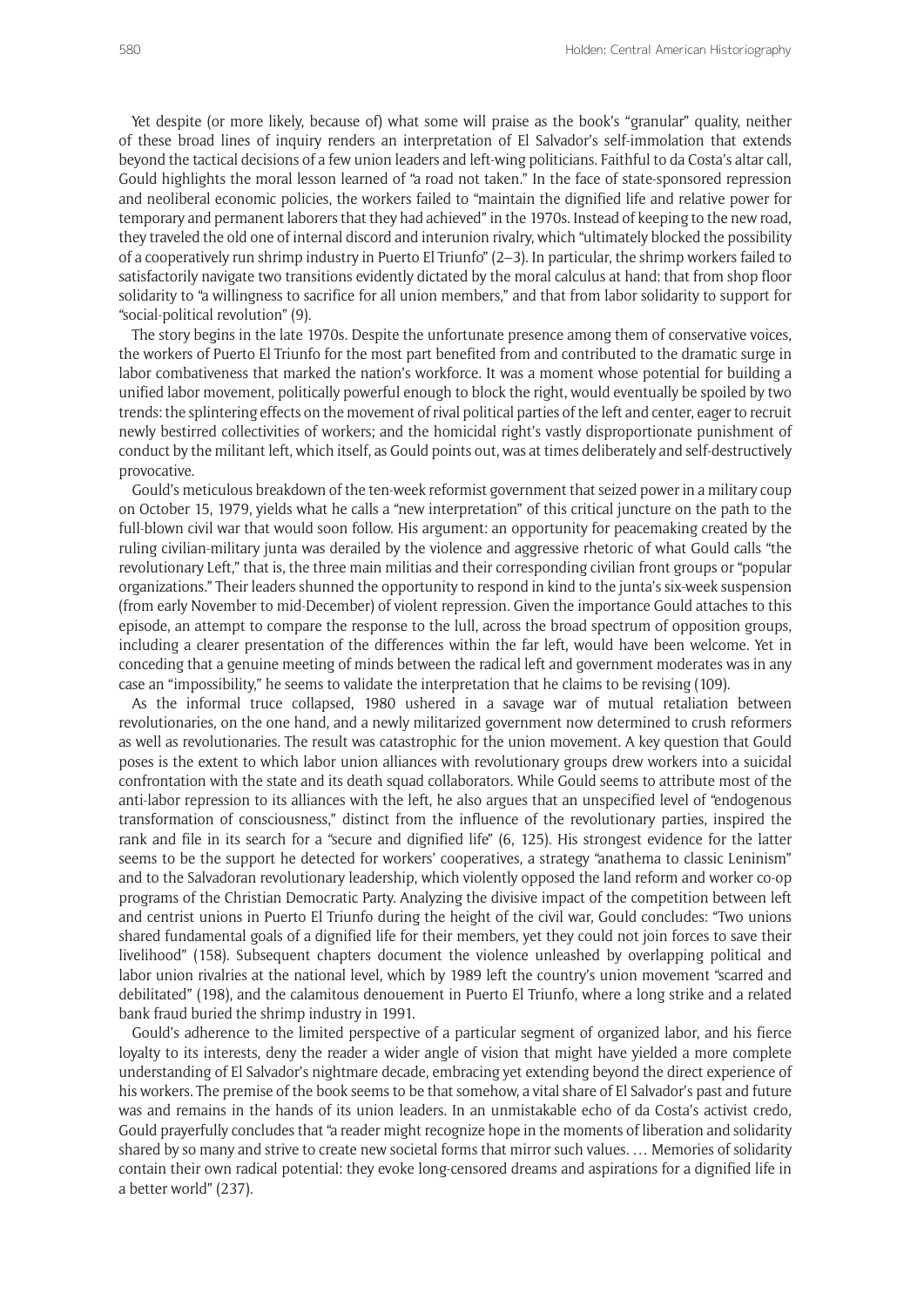Four works deal broadly with the character of relations between the peoples and institutions of Central America and those of the United States. In two (Coleman and Martin) the center of attention is the United Fruit Co. The others (Acuña and Gobat) focus exclusively on William Walker's filibustering expedition.

Kevin Coleman casts *A Camera in the Garden of Eden* as a "local history of subaltern photography" (10) in the Honduran town of El Progreso, whose proximity to the banana plantations of the US-owned United Fruit Company turned it into "an imperial contact zone" in the first half of the twentieth century (11). The aim is to reveal, by examining contemporary photographs, how "a diverse group of local actors interfaced with the rhetoric and policies of Honduran liberals and the imperial ideologies and practices of the US fruit companies" (11). The vacuity of "interfaced with" turns out to be a sign of trouble ahead for the reader.

To illustrate his method of interpreting "photography as a practice of self-forging," Coleman singles out two studio photos taken by a professional photographer of El Progreso. In the first, a female domestic worker poses on a balcony while gazing toward the interior of the studio. In the second, a bruised and bandaged Chinese man poses in the same photographer's studio. Coleman knows neither the names of the subjects nor the dates the photos were taken. He concludes, nevertheless, that both photos record "vulnerabilities." The woman, as a female in the 1930s, would have been ineligible to vote and thus subject to "patriarchal rule" and to the sexual desire of some men and the protection of others. The man, Coleman surmises, was another "noncitizen" who must have been unjustifiably assaulted because of his ethnicity. While the woman was a victim of sexist discrimination, the second was a victim of racism. In allowing themselves to be photographed, both subjects, having been abandoned by "state and corporate power … overcame a social position of vulnerability" and thus presented themselves as being "worthy of respect" despite their presumed inferiority. Coleman further infers that the photographer took these pictures "for the purpose of improvement" of Honduran society (1, 4, 12–14).

Coleman found the photos in the personal archive of the daughter of Rafael Platero Paz, a professional photographer who worked in El Progreso from 1926 until his death in 1983 and whose pictures Coleman draws on throughout the book. His second major photographic archive was that of the United Fruit Company. While the first was "an archive of labor and much more" the second was "an archive of capital." A third source were family photos preserved by the El Progreso "bourgeoisie," whose power Coleman locates as somewhere between the subjects of Platero Paz and those of the United Fruit photographers. Finally, Coleman studied photos published in Honduran periodicals, which he considers to be a record of changes in "public culture" (20).

Leaning heavily on the reductive sociology of a démodé Marxism, Coleman readily pigeonholes people and institutions as agents exclusively of capital, labor, imperialism, anti-imperialism or the bourgeoisie. Rather paradoxically, he transfers that typology to a considerably more relaxed interpretative approach to the photographic image, whose "semantic cargo … is there for the taking" (99). While the grossly economistic anthropology of the first principle is not even argued, the second is extravagantly and often mystifyingly theorized with references to Agamben, Althusser, Badiou, Barthes, Chakrabarty, Deleuze, Derrida, Foucault, Heidegger, Said, Sartre, and Spivak, among others. A photo of Platero Paz in the open cockpit of a fighter airplane, for instance, documents the photographer's participation "in the vertiginous flight of modernity" (103), and like all of his self-portraits, it was a symbol of his search for "the recognition that he desired from his Other" (110), that is, his "second persona," which was in fact "a particular brand of social and cultural modernity" (109). In a chapter called "In Visibility in an Exceptional Space," middle-class demonstrators protesting the dictatorship in 1944 were there to "produce new truths" as they "performed their disagreement with the regime" (157). Marx greets Freud when a semi-nude portrait of Platero Paz standing next to another seminude (but lighter-skinned) man in a jungle setting reveals the photographer's success in having "expelled the super-ego that agro-export capitalism had installed in him" (226). This photo supplies the "garden of Eden" trope in the book's title and thus becomes the subject of frequent references throughout the book, each time with a distinctive interpretative flourish. In a chapter mostly devoted to images of the 1954 strike of United Fruit workers, we learn that "the gay *Garden of Eden* perfectly allegorizes an unexpected past, alluding to a pre-fallen paradise when nature herself was divinity and humans were demiurgic artists" (237).

Coleman's passionate advocacy of photographic evidence vastly exceeds its capacity to explain anything. As a result, his hackneyed treatment of Honduran–United Fruit relations as a case of imperialist exploitation remains untouched by his photographic interpretations, which seem too laborious, speculative, capricious, and lexically challenged to add up to a clear line of argument that one might apply to the history of those relations.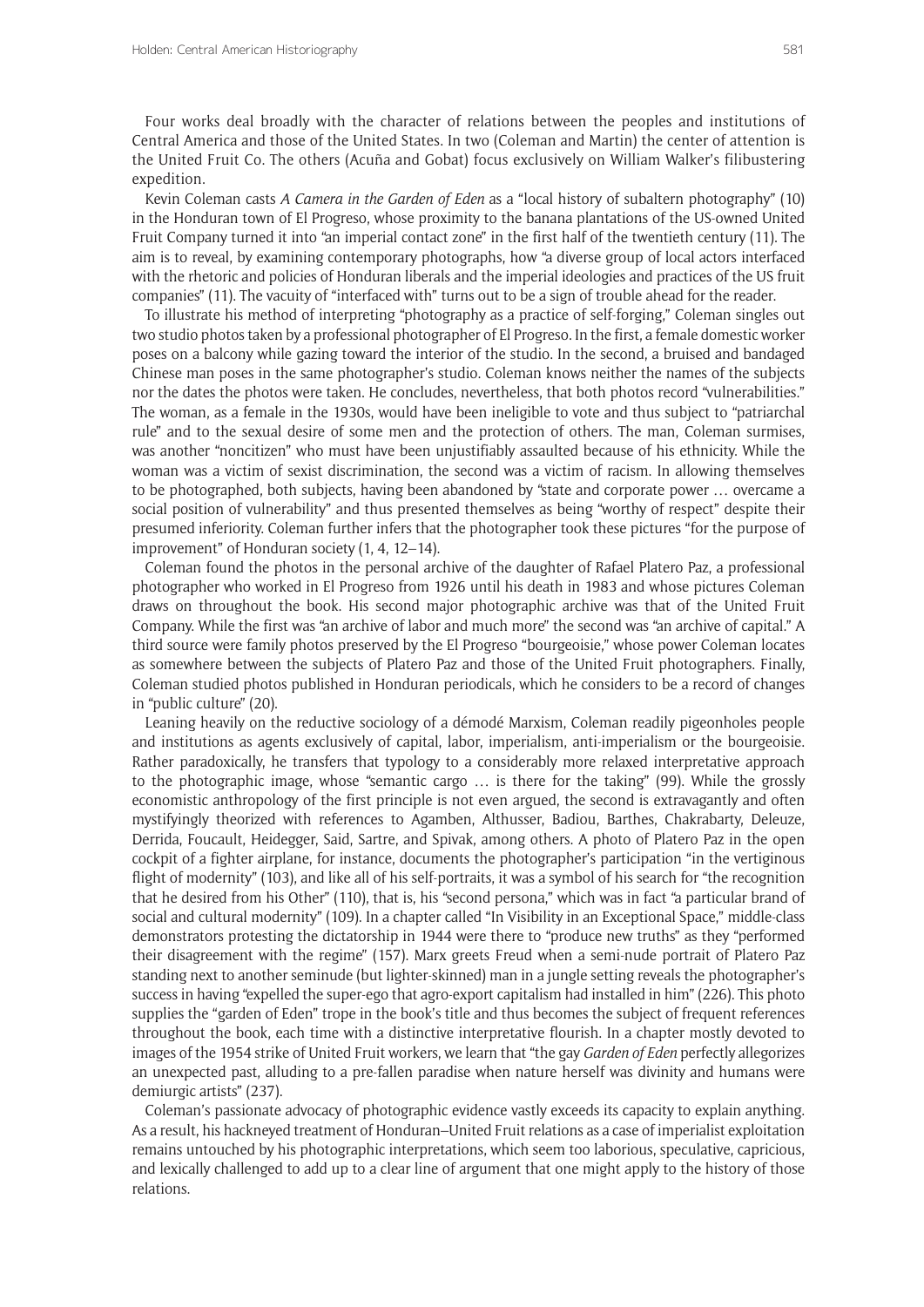The subject of James W. Martin's *Banana Cowboys* are the one thousand to two thousand mostly American (but all white) men employed as submanagers and technicians by the United Fruit Company on its banana and sugar plantations (and related enterprises) across a half million acres in seven Latin American countries from about 1900 to 1930. After 1930, they were increasingly replaced by local nationals. "Much" of the book, Martin writes in the introduction, will show how the company and the men in question "fostered a sense of personal connection with challenging tropical surroundings and thereby sought to reconcile white bodies and minds to tropical life." But the book will also tell how the company tried to "channel" its American employees' lives there. Then again, the "focus" will be "on how those individuals experienced these 'close encounters of empire' and enacted scientific and cultural imperatives over their surroundings." Finally, the American employees "existed in between the corporation and its domination of tropical peoples and places," and so the book aims to "capture that in-betweenness" (3).

The alert reader will already have recognized Martin's glancing reference to a foundational text in the study of the US presence in Latin America as a problem of cultural interaction rather than as a merely military, political, or economic relationship. Twenty years ago, the publication of *Close Encounters of Empire: Writing the Cultural History of U.S.-Latin American Relations,* a collection edited by Gilbert M. Joseph, Catherine C. LeGrand, and Ricardo D. Salvatore (Duke University Press, 1998), sought to synthesize and give direction to nascent attempts to link culture and power in the history of US relations with Latin America, a topic neglected (according to the editors) by that motley band of one-eyed positivists (modernizationists, Marxists, and *dependentistas*) who until then controlled the interpretation of those relations. *Banana Cowboys* epitomizes the power/culture genre's congenital deficiencies. The first is its maddening vagueness and inscrutability, particularly (and fatally) in passages intended precisely as interpretations of arduously documented quotidian realities. The second is its moralistic reductionism, which requires that absolutely everything be dumped into the grinder of imperialist exploitation and colonialist victimization. Martin's version conscripts a particular assortment of concepts (e.g., "corporate colonialism," "corporate empire," "corporate welfarism") that evidently require neither theorization nor even definition and yet are made to bear all the interpretive weight of his research, which he sees as a contribution to the "cultural history of empire" (17). The implied but never actually argued conclusion is inescapable: Latin America today would be a much happier place had it not been for the United Fruit Company.

Among the products of "corporate colonialism" that Martin analyzes were the UFCO company towns. Like their many contemporary, US-based analogues, the towns aimed at ensuring the health, welfare, and loyalty of the employees (both US and local) who lived in them, while seeking to impress the locals with US racial and technological superiority. Yet Martin offers no evidence of any actual external impact on the people of the country. As a result, his skillful account of the towns (drawn entirely from Englishlanguage sources) stands in the same splendid isolation from the relevant national environments as did (allegedly) the company towns themselves. The chapter's concluding interpretation—that the towns were "points of intense, unequal engagement between white American employees and nonwhite laborers" (96) is more asserted than shown, especially in view of the absence of nonwhite or non-US voices. Similarly, the author reduces UFCO's massive investment in the treatments of malaria, venereal disease, and hookworm to "medical colonialism" (13), which in turn yields the predictable Foucauldian interpretation of the company's medical department as "a disciplinary institution bound to shaping the physical environment and insinuating its authority in the lives and bodies of laborers" (101). UFCO's anti-malaria campaign can therefore be explained exclusively by the medical department's desire to expand its power (103, 104). A fascinating chapter on the extraordinary scope of contributions by UFCO and its employees to knowledge of Central America's pre-Columbian history and of its natural environment adds up to nothing more than an instance of "'imperial science,' inquiry that more often than not buttressed the corporation's interest and naturalized US power in the region" (185).

For a study of US imperialism, the book's most glaring omission is the absence of any attempt to weigh the reception, by its colonial victims, of UFCO's acts of corporate (cultural) imperialism. The omission highlights a pair of methodological defects: the mere assertion, without argument or evidence, of an imperial-colonial relation at play between UFCO and Latin America; and the deployment of the zero-sum fallacy, which forces the author to assume that, if a particular US company policy benefited its managers, stockholders, or employees, it must have harmed Latin Americans.

Thanks to the momentous but independent efforts of Victor Hugo Acuña and Michel Gobat, realized in the two outstanding volumes reviewed here, the historiography of William Walker's intervention in Nicaragua in the 1850s can fairly be said to have been reborn. These two complementary works deserve to be read together precisely for their radical differences in approach and style: Acuña's richly speculative, comparative,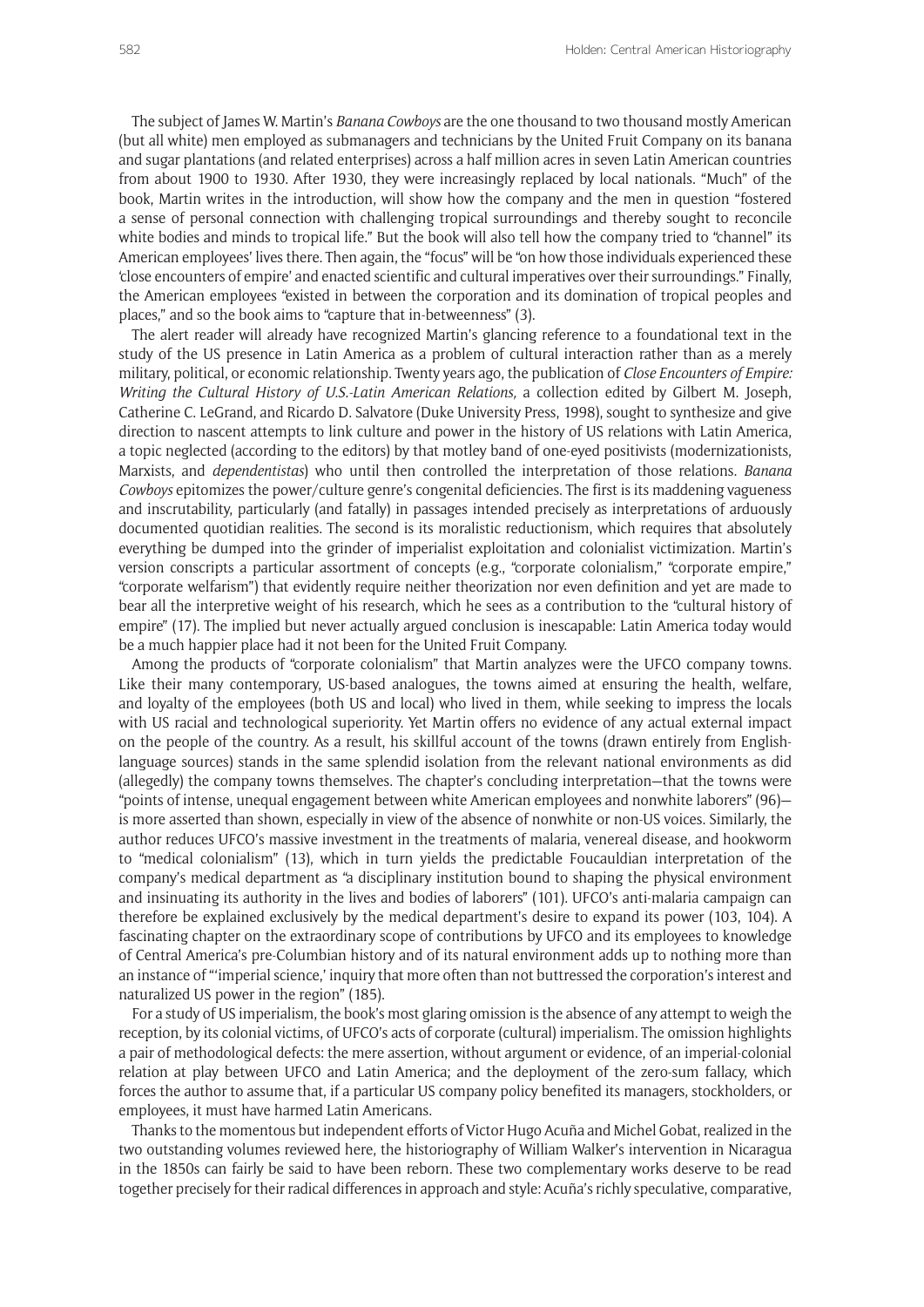and philosophical above-the-fray tone versus Gobat's lavishly documented investigative analysis, crafted as traditional narrative keenly sensitive to the personal and the dramatic aspects of his story.

Acuña prefaced his collection of five essays (originally published between 2009 and 2012) with a magisterial analysis of two sizeable historiographical problems that transcend Walker but that no one studying him and his movement can avoid. The first, the subject of intense debate and much useful theorizing in the last four decades, is the tension between the strictly national or "internal" on the one hand, and that which it inevitably encounters: the "foreign," the extra-national or "external." Reviewing the conscientious historian's primary options ("global" vs. "relational," inter alia), Acuña situates his own preference within a third: that of *histoire croisée*. 4 In this mode, the historian seeks not merely to identify connections, but "processes of production of historical phenomena that are solely intelligible as the result of the intertwinements that transcend national spaces" (7). Thus, what Acuña considers to be the principle methodological novelty of his five Walker essays: namely, their success in breaking away from the ideologically nationalistic orbit that has governed the Walker saga for more than a century and a half. Of particular interest to the author is the way that the states of the region attempted to turn the Walker story into a tale designed to inspire patriotism, and here Acuña treats the reader to an edifying analysis of memory as a historiographical problem. Of the relationship between memory (personal, socialized, and thus often confused) and history ("erudite, technical and specialized") (14), he proposes an attitude of mutual respect and discovery—essential, he argues, for the exercise of citizenship in a democratic regime.

In another essay, Acuña presents a strong argument for interpreting the Walker affair as the presumptive outcome of a manifestly immature stage of state formation, not only in Central America but in the United States in the 1850s. Framing the episode as a three-way struggle among states and empires as well as filibuster gangs, he points out that the weakness and instability of the Latin American states enhanced the allure of filibustering, making them "easy prey" (45). It was likewise enhanced by the incapacity of the young US state to prevent filibustering, a deficiency that it would only overcome as a result of its own Civil War. This antebellum internal insufficiency was offset by the country's expansionist tendency, which Acuña associates with empire building. Another empire, that of Britain, having delivered Walker bodily to the Honduran government and thus to his executioner, soon ceded its Caribbean hegemony to the increasingly powerful, postbellum US state. Apart from the doubtful claim that the collapse of *filibusterismo* contributed to the Southern states' decision to secede from the Union, Acuña deftly applies the logic of *histoire croisée*, revealing the interwoven connections—causal as well as consequential—among the collectivities in play in the 1850s.

Of the remaining essays, perhaps the most notable is an ambitious attempt to analyze and compare a vast range of published work (from memoirs and documentary collections to government-sponsored accounts and "professional" histories) about the Walker affair by nationals of the United States, Nicaragua, and Costa Rica from the 1850s until today. Acuña's analysis yields three different, "national" interpretations. The US literature, in his view, is distinguished both by its unmerited scarcity (which he interprets as a desire to forget the whole thing) and simultaneously by its failure to attend adequately to the event's Central American protagonists, an oversight that he attributes to the racist and imperialistic premises of the US authors. The sole exceptions are "the youngest authors" (100) of whom he names three, who correctly identify the United States as an imperialist power. Costa Ricans, interpreting the affair as a great national triumph, have shown more interest in self-aggrandizement than historical balance. Nicaraguans politicized the Walker affair by presenting themselves as victims, both of Walker's atrocities and of Costa Rican duplicity, while struggling with the inconvenient fact that they invited Walker to Nicaragua in the first place. For Nicaragua, the war became "an uncomfortable memory" in contrast to the Costa Ricans' construction of a "memory of selfsatisfaction" (101).

Michel Gobat's stunning reinterpretation of Walker's expedition to Nicaragua and his fourteenmonth government of the country reverses or heavily qualifies almost every thesis that the conventional historiography has been teaching about Walker for more than a century. On Gobat's account, Walker and his international army of 59 freedom-loving soldiers, followed by some 12,000 would-be US settlers (mainly Northerners, not Southerners), came not to subjugate Nicaraguans, much less to restore slavery, but to liberate them from tyranny and poverty and deliver democracy, equality, and liberal capitalist development. That they were invited to Nicaragua by the Nicaraguan Liberal Party to help defeat its Conservative Party

<sup>4</sup> One of a number of relational approaches to the past that, as the term implies, highlights intersections among disparate national formations. Acuña cites as his authority a key reference in the literature, Michael Werner and Bénédicte Zimmermann, "Beyond Comparison: *Histoire Croisée* and the Challenge of Reflexivity," *History and Theory* 45, no. 1 (2006): 30–50.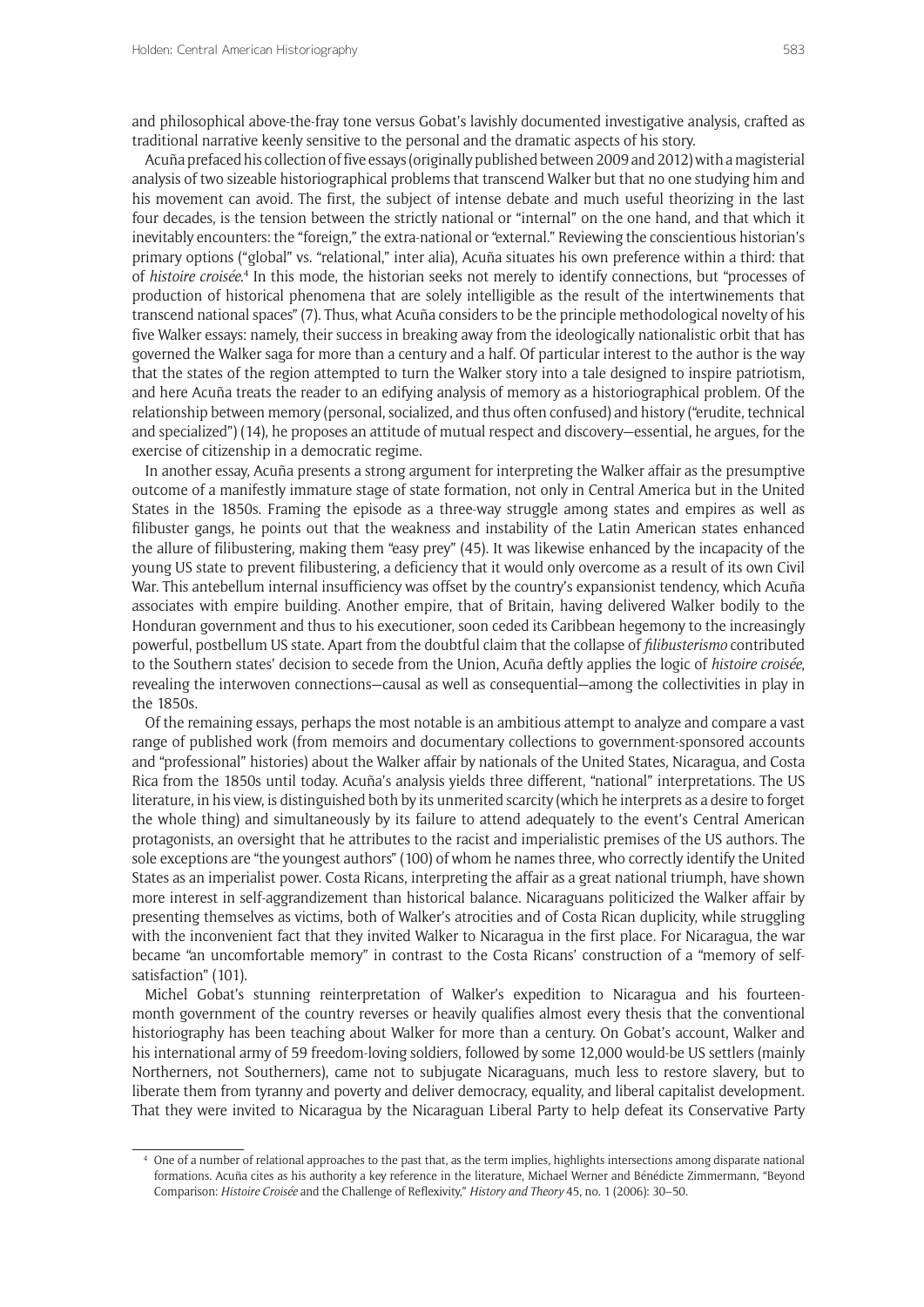rivals in a civil war is a well-established but frequently omitted detail; however, that the invitation included a postwar commitment by Walker to "Americanize" Nicaragua radically revises the standing interpretation, as does Gobat's argument that most Nicaraguans, irrespective of class or status, welcomed Walker and his followers as political liberators and contrivers of prosperity. Liberals and Conservatives alike, as well as important Catholic clerics, collaborated with Walker in governing Nicaragua, in the cities and across the countryside, among the downtrodden and the elite. In Guatemala and El Salvador, liberal politicians endorsed his government. Perhaps the crowning revision is the claim that Walker's downfall owed less to a popular explosion of righteous nationalism across the isthmus than to his attempt to revolutionize Nicaragua in favor of the poor and the politically excluded, a move that alienated his supporters among the upper classes.

Essential to grasping both the Nicaraguan and the US mentalities of the 1850s is an understanding of the rise in both countries of a popular belief in, and support for, a US "manifest destiny" linked to Thomas Jefferson's aspiration for an "empire of liberty," particularly in the wake of the US-Mexican war and the California gold rush. But no factor rises higher than one cold fact of Nicaragua's geography: it alone in the entire hemisphere provided the conditions for the cheapest means of maritime transportation between the two oceans. The discovery of California gold in 1848 would, therefore, draw all eyes to Nicaragua, along with a flood of immigrant-colonists, transcontinental voyagers, investors, traders, entrepreneurs, and fortune hunters. For most Nicaraguans, the gold rush was an unsought but not to be squandered opportunity for political as well as economic development, which for the very same reasons made the country prime mission territory for Americans on the make.

In the midst of their losing war against the Conservative Party, Nicaragua's Liberal Party pacted with Walker in 1855 to supply a US mercenary army in exchange for land and Nicaraguan citizenship for Walker's soldiers and the thousands of settlers expected to follow him. Like Walker himself, the Liberals and some Conservatives also expected the filibusters to aid in "civilizing" Nicaragua. Having provided decisive military leadership in the defeat of the Conservative government in October 1855, Walker handed the political administration of the country over to the Liberals but controlled it behind the scenes with his near-monopoly on military power. Eight months later, he seized power directly through a fraudulent presidential election. Gobat emphasizes the broad public support accorded Walker, at least initially, owing to his comparatively stable and well-administered government, his judicious use of power, his skill in manipulating the country's traditional caudillo networks, and his army's defeat of an early invasion of Costa Ricans.

US president Franklin Pierce's decision to recognize the Walker government in 1856 directly inspired thousands of US residents to move to Nicaragua as permanent settlers. Gobat meticulously analyzes their diverse motives and interests and devotes an entire chapter to the vexed question of the sort of regime that Walker (and his ideologically disparate followers, Nicaraguan and non-Nicaraguan) envisioned for Nicaragua. Amid the hodgepodge of plausibly documented alternatives, Gobat settles on the nineteenthcentury notion of an independent and democratic "liberal empire," politically separate from the United States yet dependent on its core governing values and looking to unite (and civilize) all of Central America from the imagined imperial capital of Granada. Gobat downplays, as an uncharacteristic act of desperation, Walker's never-implemented decree of 1856 legalizing slavery, while observing nevertheless that the decree fatally undermined domestic and foreign support for the regime at the very moment that Walker sought to fend off a combined invasion by Guatemala, El Salvador, and Costa Rica. Even more crippling to Walker's standing was his decision, in retreat, to burn Granada to the ground. As his regime crumbled, Walker turned increasingly cruel and autocratic, sealing the legacy of contempt for him and his followers that has never faded in Central America.

To Gobat, the affair deserves scrutiny as a precursor of US expansionism and as evidence against the obviously bogus doctrine of US exceptionalism. Paradoxically, however, the author has also given us, in what may well stand for years as the most thorough, thoughtful, and balanced rendering of the Walker affair on offer, good reasons to appreciate the extent to which the beliefs that inspired Walker and a great many of his followers (Nicaraguan as well as non-Nicaraguan) actually did epitomize the exceptional character of the United States. That the experiment ended so tragically for its supposed beneficiaries isn't proof, as Gobat supposes, against the doctrine of exceptionalism, which may well be true, but rather against the suppositions that liberty can be compelled, or that the idea of liberty cannot readily be distorted for perverse ends, or that a leader's virtue is of small moment.

## **Author Information**

Robert H. Holden is professor of Latin American history at Old Dominion University. He is editor of *The Oxford Handbook of Central American Histor*y (forthcoming).